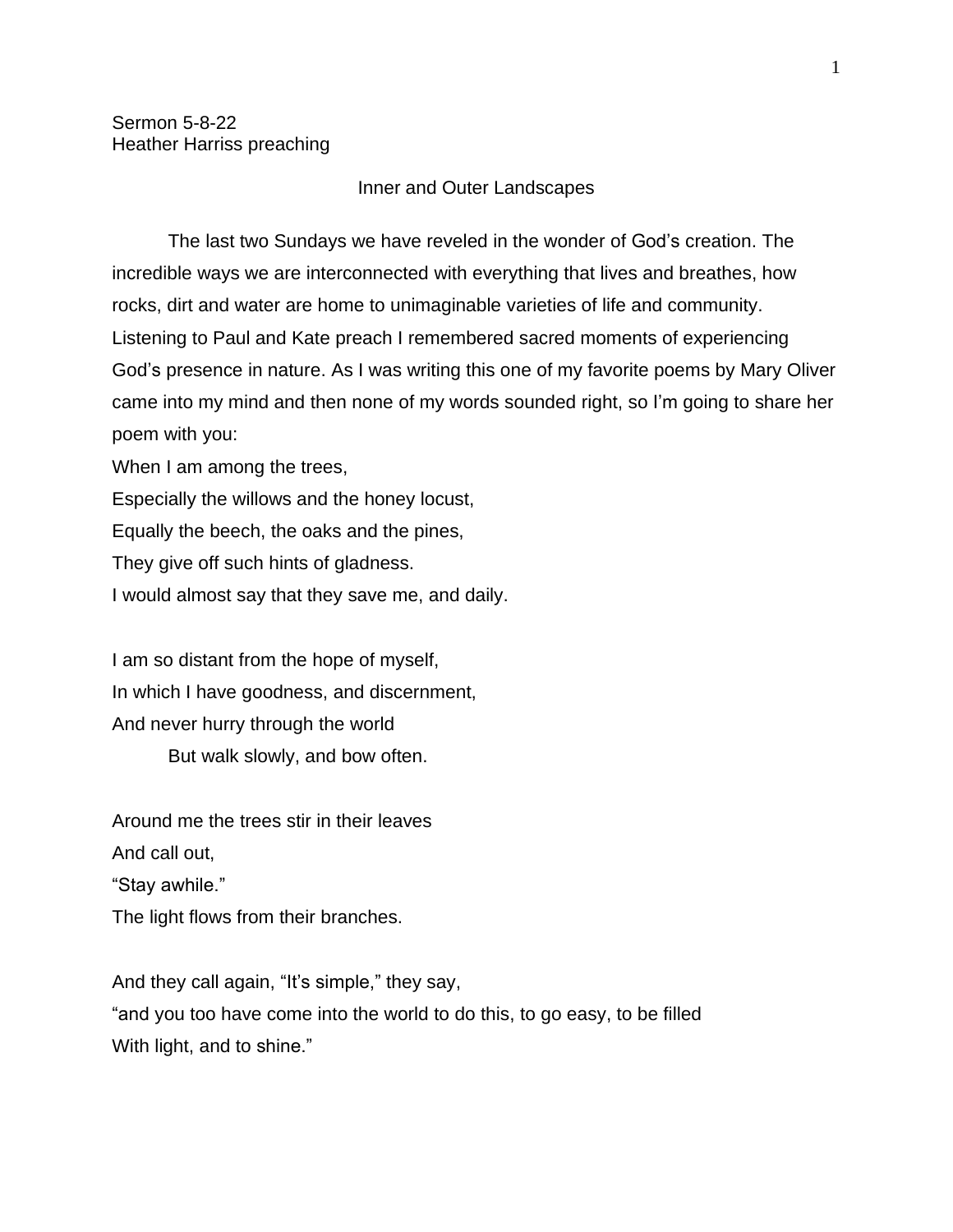Being in God's creation settles and grounds us, reminding us we are a part of something big, something beyond our understanding. During the pandemic, many of us, myself most definitely included found ourselves taking daily walks. Remember the beginning of staying at home? I was so grateful it was spring, walking and seeing the daffodils come up as they always did. Even as toilet paper disappeared from the shelves at the grocery store, the wild purple violets were popping up in our yard, the green leaves unfurling on trees and bushes, absolutely unaware of all the things that were not happening as usual. During times when nothing makes sense, is a good time to go outside, to feel the ground under your feet, see the sky overhead, to be among the trees.

These outer landscapes nurture our souls, especially when our inner landscape is turbulent, unsettled and chaotic. The  $23<sup>rd</sup>$  psalm is one we frequently return to when our inner world is full of despair and grief, when what we thought could never happen happens, when what we need is blocked by enemies. The psalmist writes, "You, Lord are my shepherd and I lack nothing, you guide me to lush green meadows and beside peaceful still waters. Even as I walk through the darkest valley, you are with me, protecting me and preparing a table for me in the presence of my enemies, anointing me with precious oil, filling my cup to overflowing; pursuing me with goodness and mercy, ever guiding me towards your eternally right here, right now home. Green meadows, still waters, a rod to protect, a staff to guide, an abundant table. We can go easy, we can be filled with light, we can shine.

It is a beautiful thing to experience that shift in our inner landscape, that shift like a break in the clouds when the blue sky peeks through. In my own life during times of turbulence and upset I have found my way to the grassy meadow through prayer and worship, sometimes guided to the still waters by a kind word from a friend, or by a group that provided understanding and support, or a spiritual director or therapist. Prayer and worship, connecting with friends and our church family, meeting with a counselor have all at different times and ways, met and guided me, protected and reminded me, our God pursues us with goodness and mercy, Our God provides restoration for our souls.

May is Mental Health Awareness month and there are many statistics to take note of: since the pandemic; 4 in 10 adults reported symptoms of anxiety or depression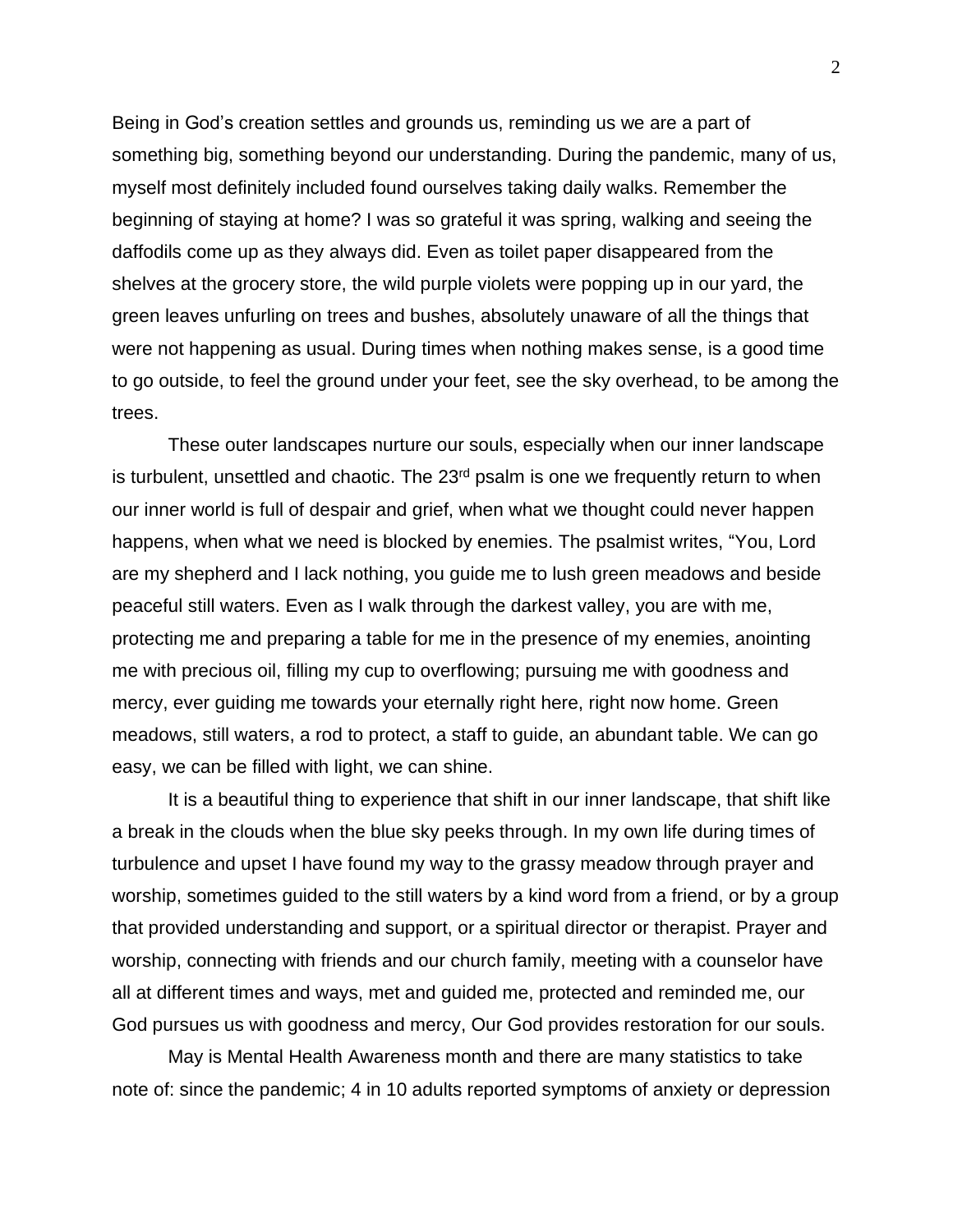this is up from 1 in 10. For young adults; people aged 18-25 years-- 1 in 3 had a mental illness in 2020. And for teenagers the rates for those who have considered suicide has also increased. Our souls are weary and sad; confused and afraid. Psalm 23 reminds us we can trust in God's presence in the midst of evil. Whatever preys upon us, individually and as communities we are not defeated, God is with us. In our suffering, in our fear and our alienation, God is present.

Mental illness touches all of our lives and sadly the church is not always a place of welcome. Just as we are aware of the amazing biodiversity of our outer landscape; let us be in wonder of the incredible neurodiversity of our inner landscapes. The Rev. Sara Lund prayerfully writes,

*God of all life, all people, all places; that many of us continue to not understand issues of mental health—our own, and that of others. For all the broken reasons stigma is placed upon those living with mental health difficulties, building walls of isolation, rather than the support and love of beloved community; the support and love of radical belonging, Come, let us praise God who chose to become incarnate, to live among us, experiencing all that humanity endures, a disabled and neurodiverse God dwelling among us living with mental health challenges, substance use disorders, brain disorders, and neurodiversity. Come, let us praise God who says to each one of us, "no matter who we are or what medications we take or our diagnoses or where we are on life's journey: I will be your God." As a faith community we name the gifts and the unnamed experiences which come to those who live with a mental illness such as major depression, bipolar disorder, anxiety disorder, schizophrenia, substance use, addiction, historic and generational trauma, racial trauma, grief and eating disorders. We name the home which upholds our spirit through honest sharing, the courage to speak in a safe place. We give thanks for the many gifts that people with mental health disease bring into the world and celebrate the creative genius of artists, scientists, authors, scholars, business leaders, actors, musicians, inventors, who live with mental illness. Still speaking God, as the mysteries of the human brain unfold, we remain in awe of the intricate ways in which we are created in your image. May we be reflections of your love in this world.*